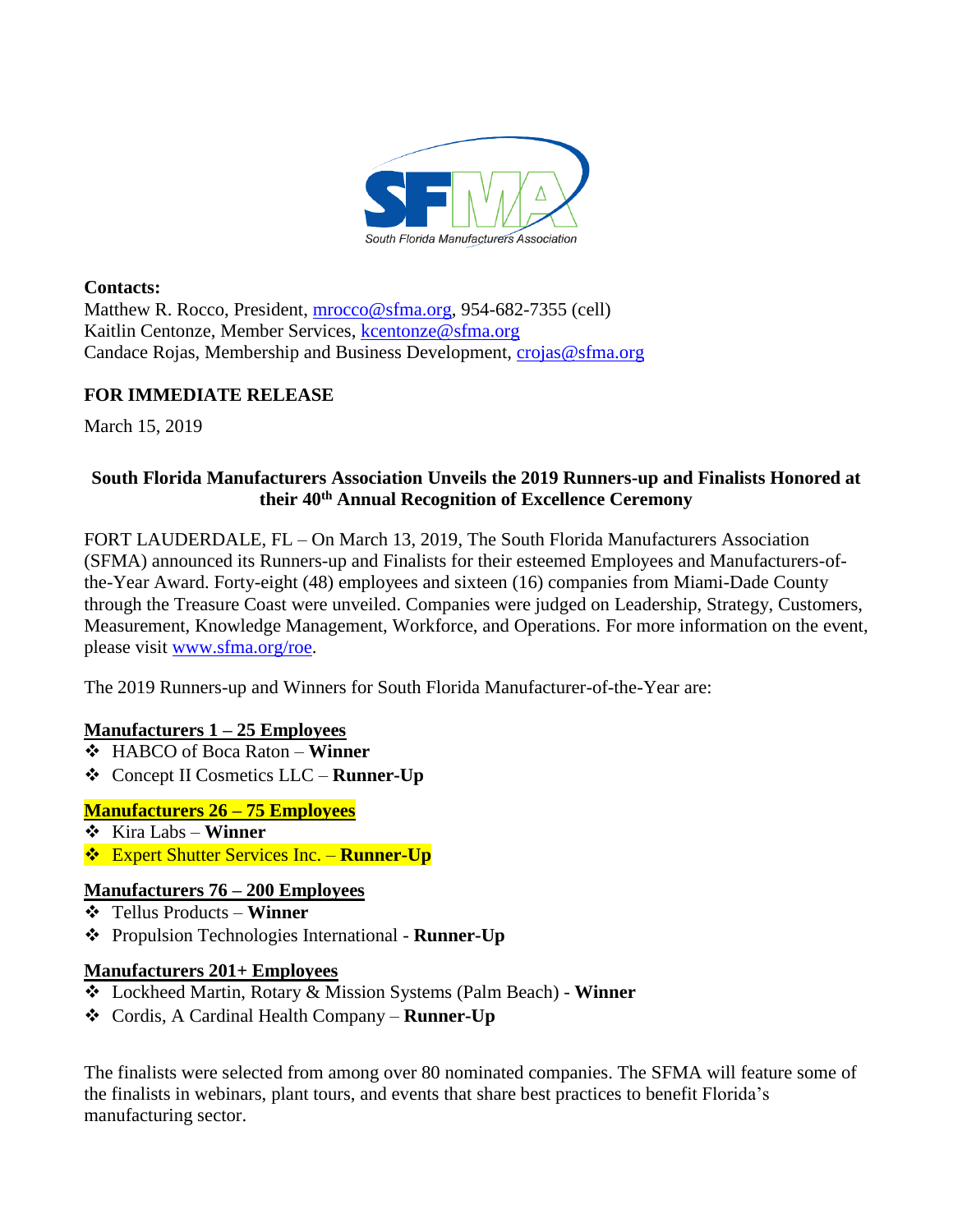The 2019 Runners-up and Winners for South Florida Employee-of-the-Year are:

## **Administrative**

- ❖ Carol Fleming, S.V. Microwave **Winner**
- ❖ Julia Leblanc, Sonny's Enterprises **Winner**
- ❖ Jill Holtz, Decimal Engineering Runner-Up

#### **Engineering and Information Technology**

- ❖ Jessica Rattner, Lockheed Martin. **Winner**
- ❖ Gaganbir Johal, Trividia Health **Runner-Up**

## **Production**

- ❖ Julio Caraballo, Trividia Health **Winner**
- ❖ Cassia Sanada, Fiplex Communications **Runner-Up**
- ❖ Yanisleydi Valdes, SV Microwave **Runner-Up**

## **Production Support**

- ❖ Tom Parker, Florida Heat Pump Manufacturing **Winner**
- ❖ Francisco Isaza **Runner-Up**

#### **Supervisory**

- ❖ Robert Cogan, Paramount Mold & Tool **Winner**
- ❖ Amaury Mendez, MAPEI Corporation **Winner**
- ❖ Eric Miller, SV Microwave **Runner-Up**
- ❖ Ricardo Serrano, The Nature's Bounty Company **Runner-Up**

## **Affiliates**

- ❖ Marcus Amos, ARC Broward **Winner**
- ❖ Ian Carlos Hernandez, Lean Enterprises Consulting **Runner-Up**

#### **Service Award – Over 20 Years of Service**

- ❖ Robert Cogan, Paramount Mold & Tool
- ❖ John Diep Enterprise Florida
- ❖ Michael Guerrier, KB Electronics
- ❖ Tom Parker, Florida Heat Pump Manufacturing
- ❖ Lisa Soto Noven Pharmaceuticals
- ❖ Kevin Walker Florida Heat Pump Manufacturing

## **About the SFMA's Recognition of Excellence Ceremony**

The South Florida Manufacturers Association each year hosts a Recognition of Excellence Ceremony that symbolizes distinction and celebrates excellence by honoring companies and individuals that excel through its Manufacturer-of-the-Year and Employee-of-the Year Awards.

This year's finalists represented an outstanding group of companies and employees that take pride in dedicating their resources and expertise to make manufacturing in South Florida second to none. Attendees also heard from the immediate, past **CEO of General Electric Digital** – Bill